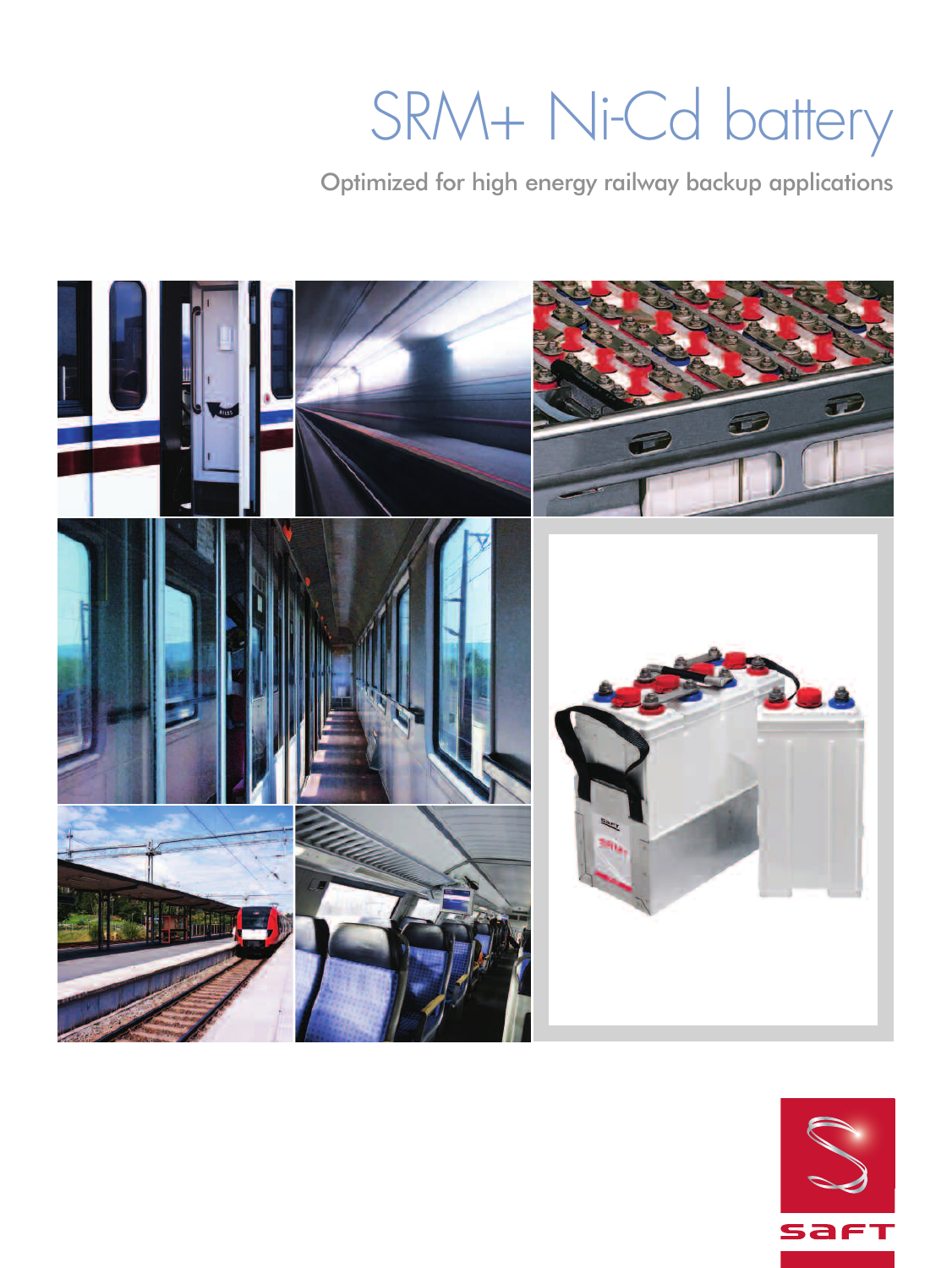

# Saft: an outstanding track record in the railway industry

Saft is a world specialist in the design and manufacture of high-tech batteries for the rail and mass transit sectors. With over 50 years experience in the railway industry, Saft has developed a full spectrum service ranging from supplying individual batteries right through to operating as a global supplier of fully integrated, turnkey battery systems for both new-build and refurbishment projects.

### SRM+: Reliable backup power for high-energy applications on any train

Saft has combined years of practical experience with advanced battery technology to develop a wide range of onboard battery systems to suit virtually any backup application on all types of rolling stock.

#### **Onboard energy backup:**

- Passenger safety and comfort (lighting, door control, ventilation, communications, etc.)
- Fail-safe train start-up

#### **All types of rolling stock:**

- Urban transport: metros, trams, tram-trains, light rails
- Regional transport: EMU, DMU (Electric and Diesel Multiple Units)
- Intercity transport: high-speed trains, electric locomotives, passenger coaches

### Ni-Cd for performance, reliability and long life

Saft Ni-Cd batteries are the benchmark technology for the difficult and demanding conditions encountered in the rail industry. Thanks to their robust construction, reliability and long, totally predictable service life, there is no risk of sudden death failure.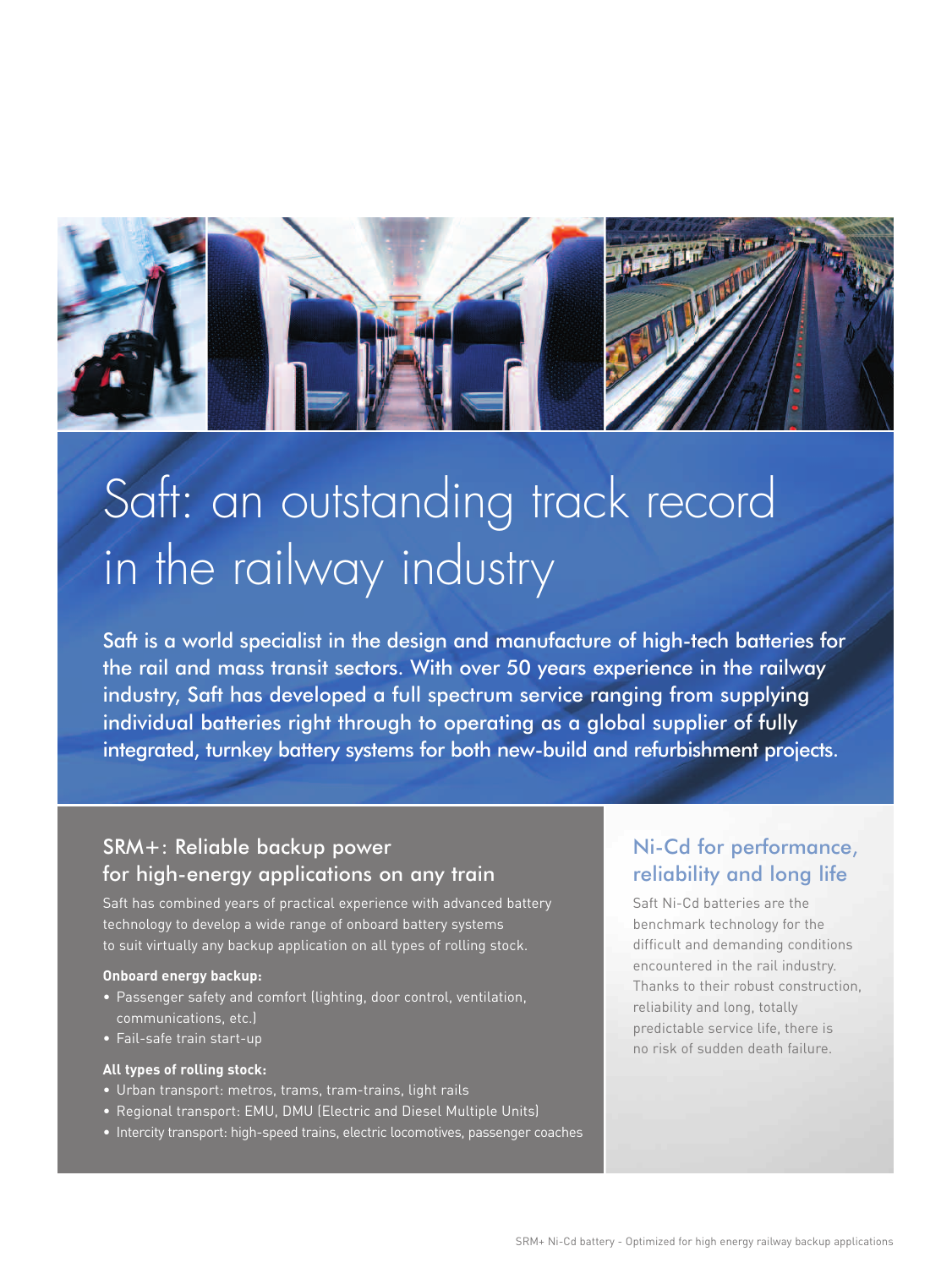# SRM+ Compact high energy backup



# The compact cost-effective solution for energy backup applications

SRM+ provides the ideal compact cost-effective single cell solution for high energy backup applications. It combines our SRM sintered/PBE construction, field proven over 20 years of service and millions of track kilometers, with advanced solutions deployed on the industry leading MRX design. SRM+ delivers high energy, reliability and a 15-year plus service life in a fully recyclable single cell package that has the same installation footprint as a block battery.



- **1/** Bayonet flame arrester vent cap
- **2/** Large electrolyte reserve
- **3/** Sintered positive electrode
- **4/** Separator
- **5/** Plastic bonded negative electrode
- **6/** Container

# The cost-effective way to ensure the security and comfort of your passengers

SRM+ provides total reliability for high energy backup applications requiring 'M'-type performance, even in the toughest conditions.

- Robust sintered/PBE Ni-Cd construction for long life (15 years or more) and reliability
- Advanced electrolyte to ensure excellent charge/discharge performance
- Wide operating temperature range from - 30°C to + 50°C and resistance to extreme temperatures from - 50°C to + 70°C
- Proven resistance to shocks and vibrations

### Make optimum use of your battery space

SRM+ is the compact single cell that offers a 25% weight and footprint reduction compared to SRM allowing you to install more equipment and carry more passengers to boost revenue/profit.

- Plates include improved and field proven active material
- Cell design is optimized to provide the smallest possible footprint for each capacity step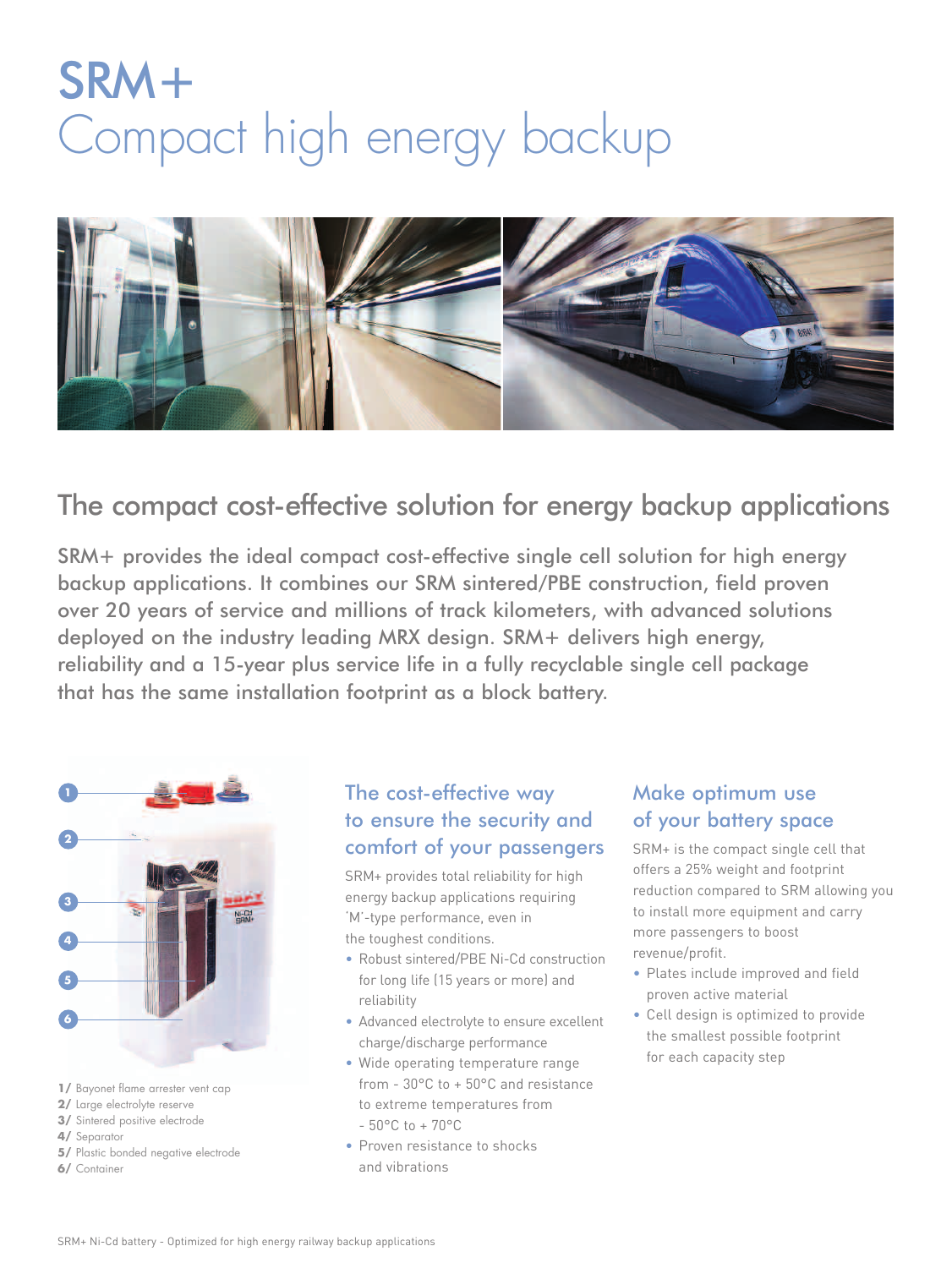# SRM+ Optimized total cost of ownership



# Technical expertise contributes directly to your bottom line performance

SRM+ is purpose-designed to save operating costs throughout its long service life.

- Capability to replace individual cells
- Outstanding chargeability over an extended temperature window
	- Fast recharge 90% capacity achieved in 5 hours – for rapid return to service
	- No need to oversize batteries
	- Lower water consumption for optimised maintenance intervals
	- 15-years plus service life

#### **SRM+ offers a 25% weight and footprint reduction compared to SRM**



# Select the ideal cell for your specific needs

SRM+ is designed to offer complete flexibility.

#### **Choose your capacity**

- Single cells which offer the closest fit to each specific need
- 17 capacity steps ranging from 44 Ah to 360 Ah

#### **Choose your container**

- P plastic containers in compact stainless steel crates
- FR polyamide flame retardant plastic containers in compact stainless steel crates
- FRpp polypropylene flame retardant plastic containers

#### **Choose your maintenance system**

• Optional water-filling system, for safe, easy and efficient annual topping up

# The fast-track route to your ideal battery system

Saft offers the fast-track route to your ideal battery system, using either a range of standardized designs or developing a fully customised turnkey solution.

- SRM+ cells fit within Saft's range of standardized battery systems
- Batteries can be integrated into a customised tray, individually designed, engineered and tested to meet specific application requirements

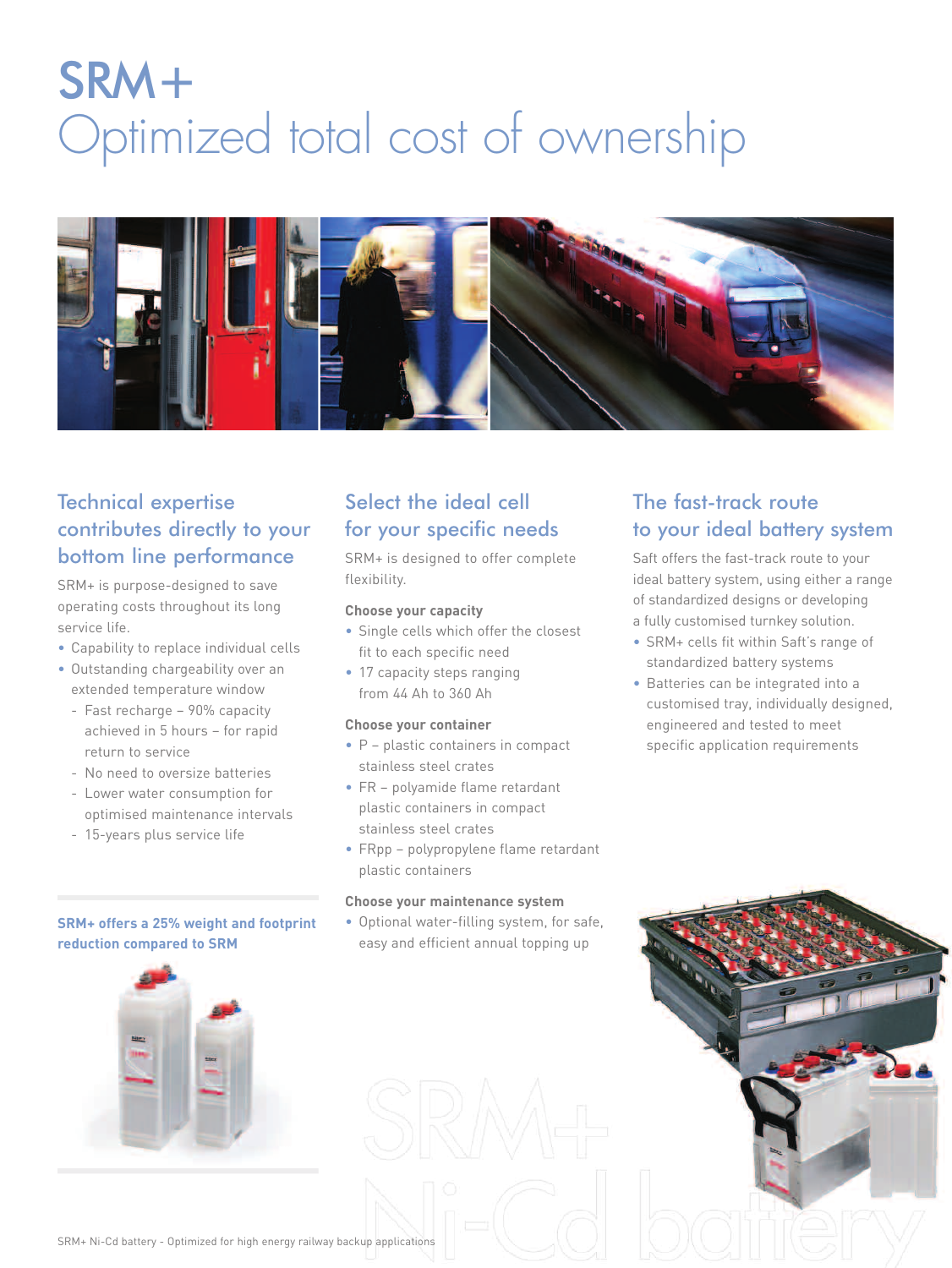# SRM+ Proven performance and reliability



### SRM+ FRpp physical characteristics

| <b>Cell type</b> | Ah  | <b>Electrolyte</b><br><b>Reserve</b><br>[cm <sup>3</sup> ] | <b>Cell</b><br>Weight<br>(kq) | <b>Crate</b><br>configuration | И   | W   | <b>Weight including crate (kg)</b> |      |      |      |      |                |          | Length (mm) |     |     |     |     |     |                |
|------------------|-----|------------------------------------------------------------|-------------------------------|-------------------------------|-----|-----|------------------------------------|------|------|------|------|----------------|----------|-------------|-----|-----|-----|-----|-----|----------------|
|                  |     |                                                            |                               |                               |     |     | $\overline{2}$                     | R    |      | F    |      | $\overline{7}$ | $\bf{8}$ |             |     | и   | 5   | ю   |     | 8 <sup>1</sup> |
| SRM+40           | 40  | 200                                                        | 2,2                           | 1 row                         | 307 | 90  |                                    |      | 10,2 | 13,0 | 14,8 | 17.6           | 19,4     |             |     | 354 | 439 | 526 | 611 | 697            |
|                  |     |                                                            |                               | 2 rows                        | 307 | 177 |                                    |      | 21,4 | 26,5 | 32,6 | 37,7           | 42,8     |             |     | 354 | 439 | 526 | 611 | 697            |
| SRM+70           | 70  | 195                                                        | 2,6                           | 1 row                         | 307 | 90  |                                    |      | 11,8 | 15,0 | 17,2 | 20,4           | 22,6     |             |     | 354 | 439 | 526 | 611 | 697            |
|                  |     |                                                            |                               | 2 rows                        | 307 | 177 |                                    |      | 24,6 | 30,5 | 37,4 | 43,3           | 49,2     |             |     | 354 | 439 | 526 | 611 | 697            |
| SRM+80           | 80  | 295                                                        | 3,3                           | 1 row                         | 307 | 90  |                                    |      | 14,6 | 18,5 | 21,4 | 25,3           | 28,2     |             |     | 354 | 439 | 526 | 611 | 697            |
|                  |     |                                                            |                               | 2 rows                        | 307 | 177 |                                    |      | 27,4 | 34,0 | 41,6 | 48.2           | 54,8     |             |     | 354 | 439 | 526 | 611 | 697            |
| SRM+90           | 90  | 290                                                        | 3,5                           | 1 row                         | 307 | 90  |                                    |      | 15,4 | 19,5 | 22,6 | 26,7           | 29,8     |             |     | 354 | 439 | 526 | 611 | 697            |
|                  |     |                                                            |                               | 2 rows                        | 307 | 177 |                                    |      | 28,2 | 35,0 | 42,8 | 49,6           | 56,4     |             |     | 354 | 439 | 526 | 611 | 697            |
| SRM+100          | 100 | 285                                                        | 3,6                           | 1 row                         | 307 | 90  |                                    |      | 15,8 | 20,0 | 23,2 | 27,4           | 30,6     |             |     | 354 | 439 | 526 | 611 | 697            |
|                  |     |                                                            |                               | 2 rows                        | 307 | 177 |                                    |      | 29,8 | 37,0 | 45,2 | 52,4           | 59,6     |             |     | 354 | 439 | 526 | 611 | 697            |
| SRM+120          | 120 | 355                                                        | 4,2                           | 1 row                         | 307 | 91  |                                    | 14,4 | 18.2 | 23,0 | 27,8 |                |          |             | 323 | 426 | 530 | 634 |     |                |
|                  |     |                                                            |                               | 2 rows                        | 307 | 178 |                                    | 27,4 | 36,2 | 45,0 | 44,8 |                |          |             | 323 | 426 | 530 | 634 |     |                |
| SRM+135          | 135 | 350                                                        | 4,4                           | 1 row                         | 307 | 91  |                                    | 15,0 | 19,0 | 24,0 | 28,1 |                |          |             | 323 | 426 | 530 | 634 |     |                |
|                  |     |                                                            |                               | 2 rows                        | 307 | 178 |                                    | 28,9 | 38,2 | 47,5 | 57,8 |                |          |             | 323 | 426 | 530 | 634 |     |                |
| SRM+160          | 160 | 495                                                        | 5,6                           | 1 row                         | 343 | 170 | 12.8                               | 17,7 | 23,6 | 29,5 | 35,4 | 41,3           | 47,2     | 163         | 241 | 319 | 397 | 475 | 553 | 631            |
| SRM+180          | 180 | 555                                                        | 6,4                           | 1 row                         | 343 | 170 | 14,6                               | 20,9 | 28,2 | 35,5 | 41,8 | 49,1           | 59,4     | 181         | 268 | 355 | 442 | 530 | 616 | 703            |
| SRM+200          | 200 | 555                                                        | 6,6                           | 1 row                         | 343 | 170 | 15,5                               | 21,5 | 29,0 | 36,5 | 43,0 | 50,5           | 57,0     | 181         | 268 | 355 | 442 | 530 | 616 | 703            |
| SRM+220          | 220 | 665                                                        | 7,7                           | 1 row                         | 343 | 170 | 16,8                               | 25,2 | 33,6 | 42,0 | 50,4 |                |          | 213         | 316 | 419 | 523 | 626 |     |                |
| SRM+240          | 240 | 665                                                        | 7,9                           | 1 row                         | 343 | 170 | 17,2                               | 25,8 | 34,4 | 43,0 | 51,6 |                |          | 213         | 316 | 419 | 523 | 626 |     |                |
| SRM+260          | 260 | 770                                                        | 9,2                           | 1 row                         | 343 | 170 | 20,6                               | 29,9 | 38,9 | 49,5 | 58,8 |                |          | 241         | 358 | 475 | 593 | 709 |     |                |
| SRM+280          | 280 | 765                                                        | 9,4                           | 1 row                         | 343 | 170 | 21,0                               | 30,5 | 39,7 | 50,5 | 60,0 |                |          | 241         | 358 | 475 | 593 | 709 |     |                |
| SRM+300          | 300 | 935                                                        | 10,5                          | 1 row                         | 343 | 170 | 23,2                               | 33,8 | 44,4 | 56,0 |      |                |          | 285         | 423 | 562 | 701 |     |     |                |
| SRM+320          | 320 | 920                                                        | 10,8                          | 1 row                         | 343 | 170 | 23,8                               | 34,7 | 45,6 | 57,5 |      |                |          | 285         | 423 | 562 | 701 |     |     |                |
| SRM+360          | 360 | 915                                                        | 11,2                          | 1 row                         | 343 | 170 | 24,6                               | 35,9 | 47,2 | 59,5 |      |                |          | 285         | 423 | 562 | 701 |     |     |                |

Note: for stainless steel cells and other specific requests, please contact your local Saft representative.

## Full conformity with quality, safety and environmental standards

**Electrical:** Meets the medium "M" type requirements of IEC 60 623 **Fire & smoke:** NFF 16101-16102, DIN 5510-2, UL 94-V0, ASTM E 162, ASTM E 662 **Shocks & vibrations:** IEC 61373 **Others:** DIN 40771, BS 6260 **Quality:** ISO 9001, IRIS, Saft world class continuous improvement program **Environment:** Fully recycled, ISO 14001, RoHS, REACH